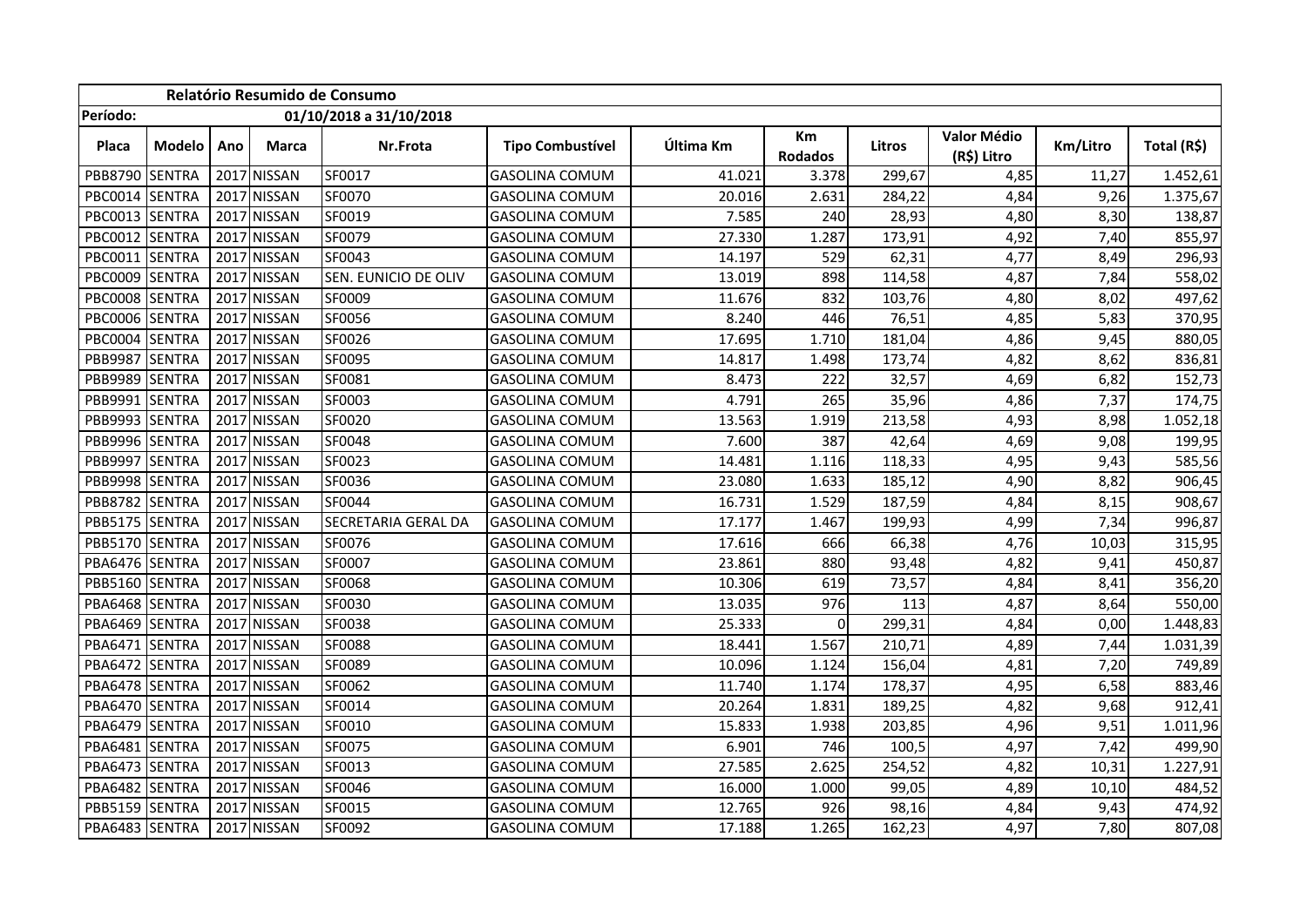| PBA6477 SENTRA | 2017 NISSAN  | SF0064                 | <b>GASOLINA COMUM</b> | 8.559  | 391   | 51,53  | 4,77 | 7,59  | 245,55   |
|----------------|--------------|------------------------|-----------------------|--------|-------|--------|------|-------|----------|
| PBB5174 SENTRA | 2017 NISSAN  | SF0083                 | GASOLINA COMUM        | 30.780 | 1.506 | 164,01 | 4,85 | 9,18  | 794,97   |
| PBA6474 SENTRA | 2017 NISSAN  | SF0032                 | <b>GASOLINA COMUM</b> | 14.790 | 1.090 | 123,12 | 4,85 | 8,85  | 597,27   |
| PBB5164 SENTRA | 2017 NISSAN  | SF0057                 | <b>GASOLINA COMUM</b> | 6.513  | 253   | 35,16  | 4,86 | 7,20  | 170,87   |
| PBA6475 SENTRA | 2017 NISSAN  | SF0050                 | GASOLINA COMUM        | 19.116 | 1.589 | 201,66 | 4,82 | 7,88  | 972,43   |
| PBA6467 SENTRA | 2017 NISSAN  | SF0060                 | GASOLINA COMUM        | 19.152 | 1.707 | 205,63 | 4,89 | 8,30  | 1.004,75 |
| PBB5162 SENTRA | 2017 NISSAN  | SF0061                 | <b>GASOLINA COMUM</b> | 29.200 | 2.018 | 202,24 | 4,83 | 9,98  | 977,32   |
| PBB5163 SENTRA | 2017 NISSAN  | SF0037                 | <b>GASOLINA COMUM</b> | 22.234 | 1.567 | 193,36 | 4,93 | 8,10  | 953,45   |
| PBB5167 SENTRA | 2017 NISSAN  | <b>DIRETORIA-GERAL</b> | <b>GASOLINA COMUM</b> | 32.340 | 2.483 | 299,33 | 4,87 | 8,30  | 1.457,71 |
| PBB5158 SENTRA | 2017 NISSAN  | SF0059                 | <b>GASOLINA COMUM</b> | 28.127 | 2.080 | 278,79 | 4,97 | 7,46  | 1.384,28 |
| PBB5156 SENTRA | 2017 NISSAN  | SF0063                 | <b>GASOLINA COMUM</b> | 19.260 | 1.042 | 176,81 | 4,86 | 5,89  | 859,69   |
| PBB5169 SENTRA | 2017 NISSAN  | SF0034                 | <b>GASOLINA COMUM</b> | 22.433 | 1.779 | 184,23 | 4,86 | 9,66  | 895,89   |
| PBB5166 SENTRA | 2017 NISSAN  | SF0027                 | <b>GASOLINA COMUM</b> | 9.590  | 819   | 91,22  | 4,79 | 8,98  | 437,27   |
| PBB5165 SENTRA | 2017 NISSAN  | SF0031                 | <b>GASOLINA COMUM</b> | 29.288 | 2.458 | 250,74 | 4,94 | 9,80  | 1.237,85 |
| PBB5161 SENTRA | 2017 NISSAN  | SF0047                 | <b>GASOLINA COMUM</b> | 14.353 | 994   | 110,23 | 4,83 | 9,02  | 532,11   |
| PBB5173 SENTRA | 2017 NISSAN  | SF0086                 | <b>GASOLINA COMUM</b> | 37.986 | 2.936 | 277,44 | 4,90 | 10,58 | 1.359,25 |
| PBB5172 SENTRA | 2017 NISSAN  | SF0090                 | <b>GASOLINA COMUM</b> | 18.857 | 1.956 | 217,48 | 4,90 | 8,99  | 1.065,93 |
| PBB5171 SENTRA | 2017 NISSAN  | SF0016                 | <b>GASOLINA COMUM</b> | 12.506 | 1.057 | 111,53 | 4,84 | 9,48  | 539,55   |
| PBB5168 SENTRA | 2017 NISSAN  | SF0039                 | <b>GASOLINA COMUM</b> | 7.013  | 350   | 34,63  | 4,80 | 10,11 | 166,21   |
| PBB5184 SENTRA | 2017 NISSAN  | SF0080                 | <b>GASOLINA COMUM</b> | 7.237  | 409   | 40,4   | 4,87 | 10,12 | 196,55   |
| PBB5183 SENTRA | 2017 NISSAN  | SF0049                 | <b>GASOLINA COMUM</b> | 20.039 | 1.309 | 132,75 | 4,93 | 9,86  | 654,03   |
| PBB5181 SENTRA | 2017 NISSAN  | SF0011                 | <b>GASOLINA COMUM</b> | 14.504 | 1.606 | 166,63 | 4,96 | 9,64  | 826,40   |
| PBB5178 SENTRA | 2017 NISSAN  | SF0072                 | <b>GASOLINA COMUM</b> | 10.133 | 876   | 98,75  | 4,80 | 8,87  | 474,48   |
| PBB5176 SENTRA | 2017 NISSAN  | SF0066                 | <b>GASOLINA COMUM</b> | 12.659 | 541   | 54,76  | 4,78 | 9,88  | 261,73   |
| PBB5188 SENTRA | 2017 NISSAN  | SF0035                 | <b>GASOLINA COMUM</b> | 4.085  | 237   | 39,68  | 4,74 | 5,97  | 188,16   |
| PBB5187 SENTRA | 2017 NISSAN  | SF0018                 | <b>GASOLINA COMUM</b> | 32.034 | 2.785 | 281,86 | 4,85 | 9,88  | 1.368,06 |
| PBB5180 SENTRA | 2017 NISSAN  | SF0073                 | <b>GASOLINA COMUM</b> | 25.652 | 2.122 | 258,7  | 4,94 | 8,20  | 1.276,82 |
| PBB5185 SENTRA | 2017 NISSAN  | SF0087                 | <b>GASOLINA COMUM</b> | 11.495 | 1.167 | 133,49 | 4,83 | 8,74  | 644,50   |
| PBB5179 SENTRA | 2017 NISSAN  | SF0029                 | <b>GASOLINA COMUM</b> | 31.854 | 1.791 | 172,66 | 4,86 | 10,37 | 839,84   |
| PBB5177 SENTRA | 2017 NISSAN  | SF0065                 | <b>GASOLINA COMUM</b> | 30.028 | 2.536 | 299,94 | 4,88 | 8,46  | 1.463,92 |
| PBB5186 SENTRA | 2017 NISSAN  | SF0012                 | <b>GASOLINA COMUM</b> | 7.425  | 245   | 35,57  | 4,89 | 6,89  | 173,93   |
| PBB5182 SENTRA | 2017 NISSAN  | SF0004                 | <b>GASOLINA COMUM</b> | 11.925 | 1.425 | 157,04 | 4,91 | 9,07  | 771,72   |
| PBA6485 AZERA  | 2017 HYUNDAI | 51                     | <b>GASOLINA COMUM</b> | 19.646 | 1.884 | 300,36 | 4,93 | 6,27  | 1.481,30 |
| PBA6484 AZERA  | 2017 HYUNDAI | 52                     | <b>GASOLINA COMUM</b> | 10.431 | 662   | 134,78 | 4,91 | 4,91  | 661,66   |
| PBB8794 SENTRA | 2017 NISSAN  | SF0067                 | <b>GASOLINA COMUM</b> | 14.873 | 858   | 97,88  | 4,85 | 8,77  | 474,71   |
| PBB8793 SENTRA | 2017 NISSAN  | SF0045                 | <b>GASOLINA COMUM</b> | 19.967 | 1.128 | 111,93 | 4,90 | 10,08 | 548,02   |
| PBB8792 SENTRA | 2017 NISSAN  | SF0054                 | <b>GASOLINA COMUM</b> | 9.758  | 1.124 | 100,82 | 4,85 | 11,15 | 488,76   |